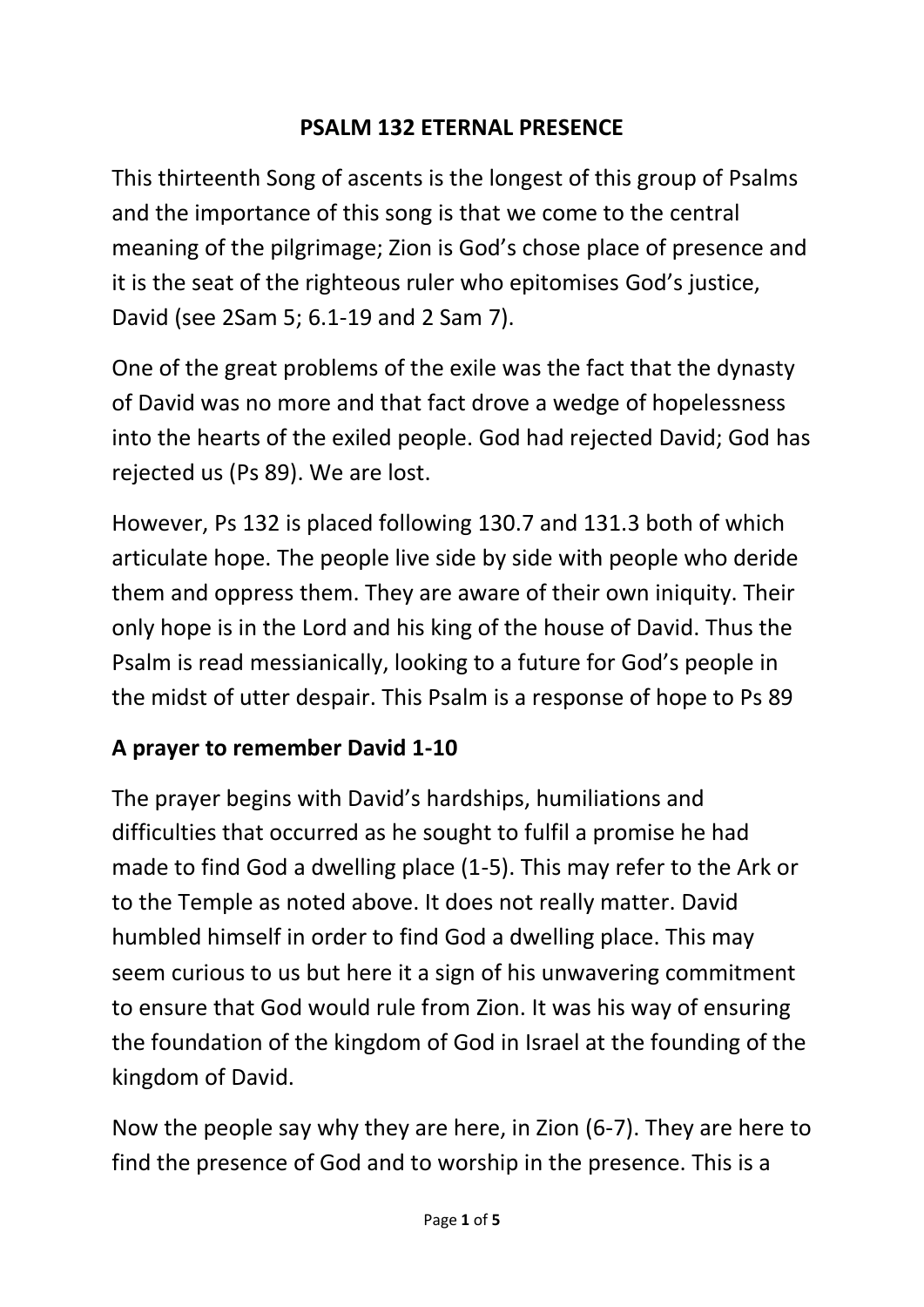critical verse for understanding worship. It is always in the presence; it is always before God. They have heard the story of the Ark and the building of the temple, now they want to find God there. Presence and worship belong together.

Now they pick up the story of the Ark and its journey and in poetic prayer join themselves to it (8-10). They are also asking God to join them on the journey so that they may meet him with joy in the celebration in the Temple. They want God's protection for themselves and for Jerusalem. They want his presence.

They pray their priests will be bearers of righteousness, the character of God to them, bearing God promise of justice and his will to put things to rights among his people. This is a profound prayer for the leaders who will, in worship and in the absence of a king, be wearers of God's clothes of justice. They are to be like fashion models who display the character of God. Then the faithful can shout for joy. While the presence of God is the ultimate source of joy in worship, faithful priesthood models that character.

But most of all they want God's promise to David fulfilled. They do not want to be a people rejected. Their rejoicing would be complete if God would restore David.

# **God's response to the prayer of the people 11-18**

David's oath to God is matched by God's promise to David (11-12). The promise is clear. God will rule his people once again through a Davidic king.

The condition of the promise is keeping covenant. That is they are required to exercise God's rule in God's way, in justice, in steadfast love, in peace and righteousness. Those are God's decrees.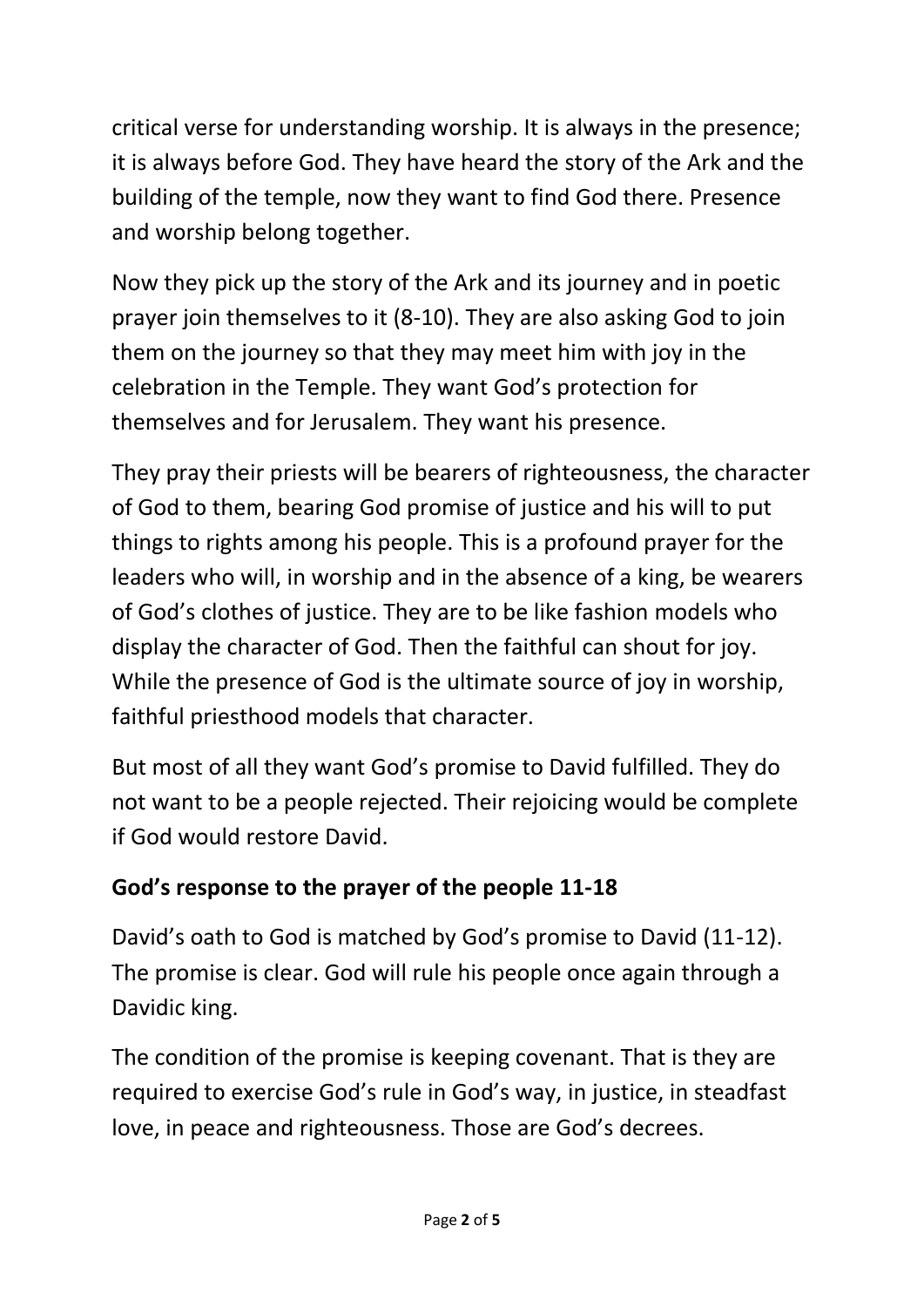The problem is that they did not do that so the exile comes upon them. The monarchy as they knew it before is gone.

Some things have been recovered. They are making a pilgrimage to Zion, the seat of the Presence. They have a restored priesthood to enable worship. But the concrete rule of God in the presence of the king is missing.

Nonetheless they must be assured that God, not David, has chosen Zion and it is the place of his Presence. They can be assured as pilgrims that they will meet the true and living God even if there is no king. And they can be assured that this God will provide for them materially. The poor will find bread from this God. The kingdom of God is theirs (Mt 5.3).

And they can be assured that their priests will be bearers of salvation, bearers of the word of peace and restoration and reconciliation. And that means worship can proceed with great joy. There is no need to be glum even in oppression, even without the restoration of the monarchy. God will pursue that promise and will do what the monarchy could or would not. Even without the Davidic king the pilgrimage into the Presence is one salvation and overwhelming joy.

But God will keep his promise. There is a horn of oil for anointing and lamp and a gleaming crown for God's anointed. This is an open ended promise and some understood it as a literal restoration of the Davidic monarchy. Still later the early Christians would take this theology and claim to see in Jesus of Nazareth the fulfilment of the Davidic hope and the hope of Zion, the dwelling place of God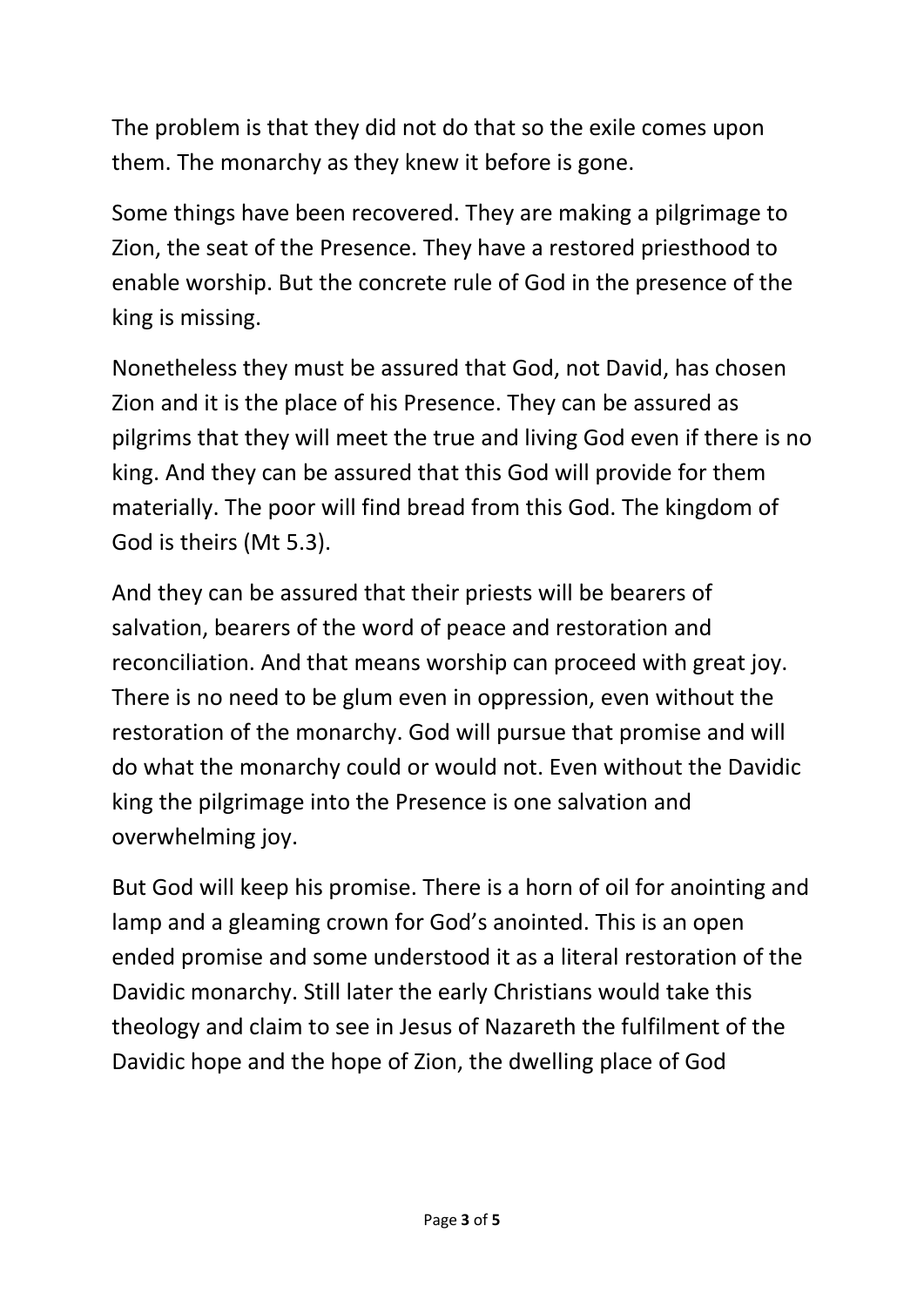### **Further reflection**

Israel believed that God's rule was manifested concretely in the world of space, time and people. God's rule was manifest in history and politics, in geography and in culture and society. It was very concrete. It is all too easy to forget this and when we do our discipleship suffers. It becomes 'spiritual' and not related to everyday, concrete, living out of the rule of God. God rules in creation and history (Ps 33) and that means the concrete activities of daily life are grist for Christian discipleship. We believe in resurrection and renewal of the material order as the true goal of all things. Our reality is embodied in culture reality: It is an embodiedin-culture-in-creation reality.

Those of us who follow the liturgical year would have read this Psalm on the last Sunday before the Advent: Christ the King. You can probably see why. The scandalous particularity of this psalm; God works through a people and a king and a piece of land has not been forgotten in Christianity. Jesus is proclaimed as the royal Son who embodies God's justice, peace righteousness and love. Jesus is the incarnate presence of God, the new Temple where God dwells, a point the NT authors make regularly. He is the earthly locus of God's presence and power. In him the rule of God, the kingdom of God, has come near (Mk 1.14-15).

Psalm 132.1 has the words "all the hardships". The Jewish Translation Society has "his great self-denial." That is very suggestive and reminds us of one who took the form of a servant in Phil. 2.1-11. He has become God with us and for us, the presence and the power of the kingdom of God. The need for a Messiah who keeps the covenant and promise of horn and lamp for David to appear in Zion are fulfilled in him.